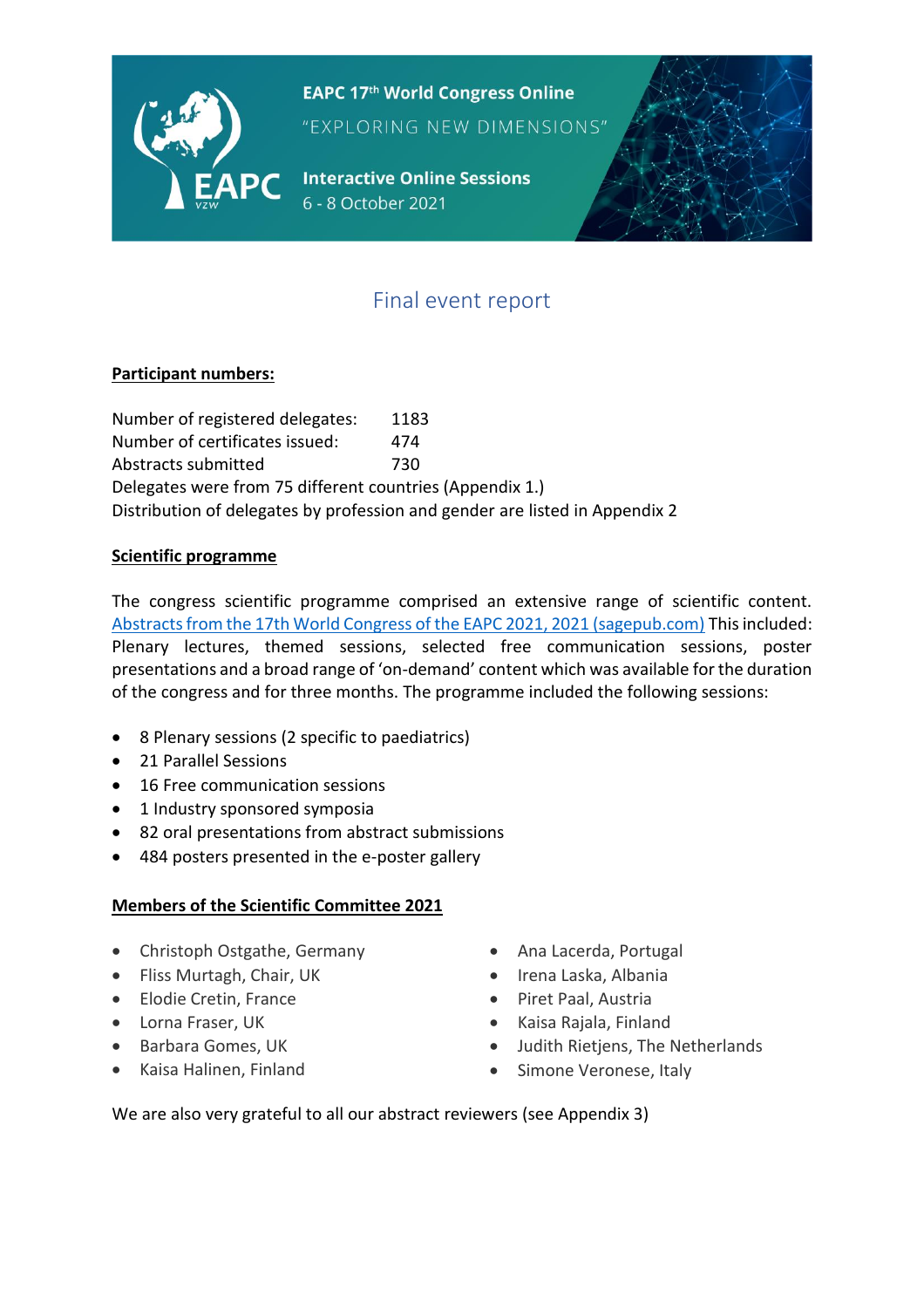### **Award winners**

- EAPC award winners
	- o Post-Doctoral Award: Erica Borgstrom, UK
	- o Clinical Impact Award: Harvey Chochinov, Canada
	- o Early Researcher Award: Barbara Antunes, UK
- EAPC Award: *Inequalities and Injustice in Palliative Care* Irene Higginson, UK
- Floriani Lecture: *How can palliative care navigate the opioid crisis?* Jim Cleary, USA

### **Parallel sessions**

- PS01 (E) Massive Open Online Courses (MOOCs) to Enhance Education in Palliative Care
- PS02 (A) Innovative Models of Home Palliative Care
- PS03 (B) Improving Care for People Unable to Self-report: The Role of Person-Centred Proxy-Reported Assessment Measures
- PS04 (B) Management of Fatigue in Advanced Cancer Psychological, Physical And Pharmacological
- PS05 (F) Economics of Palliative Care: New Approaches to Understand and Demonstrate Effects
- PS06 (A) "There is an app for that" Leveraging Technology to Advance Palliative Care to Patients and Families Across Care Settings
- PS07 (A) Peer Support in Palliative Care: How to Leverage its Potential?
- PS08 (M) Expanding Palliative Care Beyond Health Care Services: Lessons Learned From International Research
- PS09 (G) Revealing the Current State of Palliative Care for Persons with Persistent Mental Illness in Three High Income Countries
- PS10 (B) (Potential)Pitfalls in Palliative Care Pharmacotherapy
- PS11 (D) Developing an Evidence Base to Support Advance Care Planning in Dementia
- PS12 (B) Treatment Decision-Making: Communicating, Informing and Supporting Patient Choice
- PS13 (C) Children and Young People: The Hidden Carers
- PS14 (E) The Lancet Commission on the Value of Death: A Virtual Exploration
- PS15 (Q) Researcher Award Session
- PS16 (B) Opioids for Chronic Breathlessness Practical Evidence-Based Prescribing
- PS17 (D) Exploring New Dimensions in Dementia Palliative Care: Making Research Work in Practice
- PS18 (F) Ethical Decision Making at the End-Of-Life
- PS19 (B) Sedation at the End-Of-Life Outside Specialist Palliative Care International Perspectives
- PS20 (C) Strategies to Improve the Psychosocial Well-Being of Family Carers: How International Collaborations Make a Difference
- PPC (I) Transitioning Children with Palliative Care Needs Between Settings and Phases

### **Free Communication Sessions**

• FC 01 Measuring and Managing Symptoms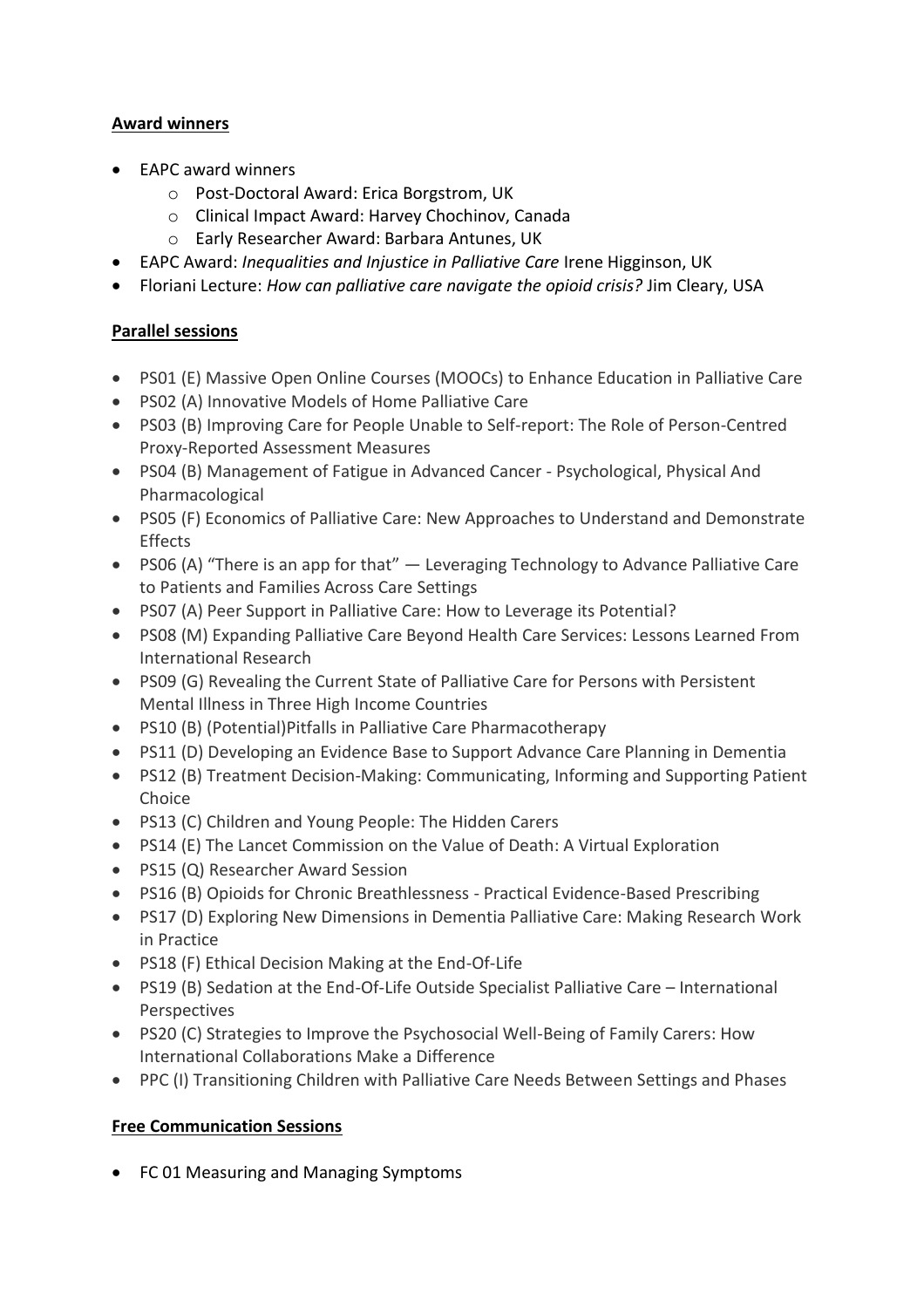- FC 02 Advance Care Planning & Cardio-Pulmonary Resuscitation
- FC 03 Innovation and New Technologies
- FC 04 Symptoms and Sedation
- FC 05 Palliative Care and COVID Session 1
- FC 06 Compassionate Communities and Civic Responsibilities
- FC 07 Models of Care
- FC 08 Psychological Symptoms and Communication
- FC 09 Older & Frail People
- FC 10 Education and Workforce
- FC 11 Dementia and Care Homes
- FC 12 Palliative Care Identification and Impact
- FC 13 Advancing Advance Care Planning
- FC 14 Families and Carers
- FC 15 Sharing Learning from across the Globe
- FC 16 Palliative Care and COVID Session 2

#### **Live and On Demand Viewing Figures**

The congress site was accessed 16918 times between the platform opening until the end of 2021.

Between  $6<sup>th</sup>$  and  $8<sup>th</sup>$  October up to 572 delegates joined the online interactive sessions. The top viewed live sessions were:

- 1. Opening Ceremony
- 2. Free communication session on Measuring and managing symptoms FC01(B)
- 3. Plenary session 3
- 4. Plenary session 2
- 5. Parallel session on Management of fatigue in advanced cancer psychological, physical and pharmacological - PS4(B)
- 6. Plenary session 5
- 7. Parallel session on Innovative models of home palliative care PS2(A)
- 8. Plenary session 4
- 9. Parallel session on Massive Open Online Courses (MOOCs) to enhance education in palliative care - PS1(E)
- 10. Free communication session on Advance Care Planning & CPR FC2(D)

The top viewed on demand recorded presentations were:

- 1. Cost-effectiveness of sustained-release morphine for refractory breathlessness in COPD: a randomized clinical trial
- 2. The evidence for prescribing opioids for breathlessness
- 3. The SILENCE (ScopolamIne butyLbromide givEN prophylactiCally for dEath rattle) study
- 4. Updating a Cochrane review on the effectiveness and cost-effectiveness of home palliative care services for adults
- 5. Management of fatigue in advanced cancer pharmacological therapies
- 6. Clinical Aspects of Palliative Sedation A Systematic Review of Prospective Studies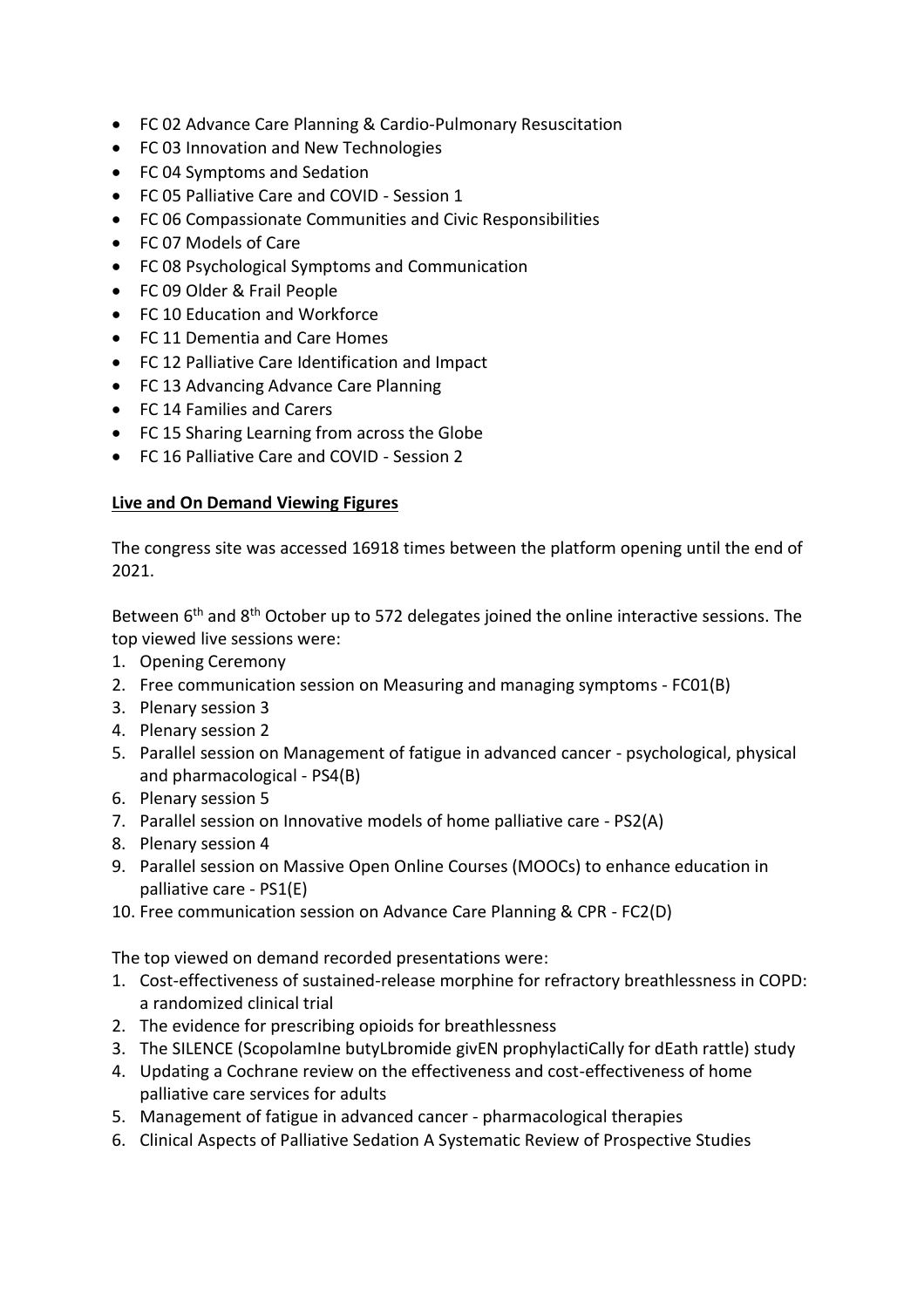- 7. Dying at Home: Bereaved Family Caregivers Experiences of Just-in-Case Medications at End of Life
- 8. Using MOOCs to develop community discussion around death and dying
- 9. What about other opioids what do we know, what don't we know
- 10. Death, medicine, immortality, and climate change

#### **Summary of the Evaluation forms and comments from participants**

Following the EAPC congress, all delegates were invited to complete an online evaluation. As of 31 October 2021, 223 questionnaires were completed (18.87%).

Both the results of the online evaluation and verbal feedback from delegates suggest that the majority of delegates were satisfied with the scientific content of the congress. More than 77% of the respondents reported that the programme was mostly well balanced (see figure 1).

(figure 1)



The majority of the respondents (90,14%) also rated the overall quality of education at the congress as "good" or "excellent" (see figure 2).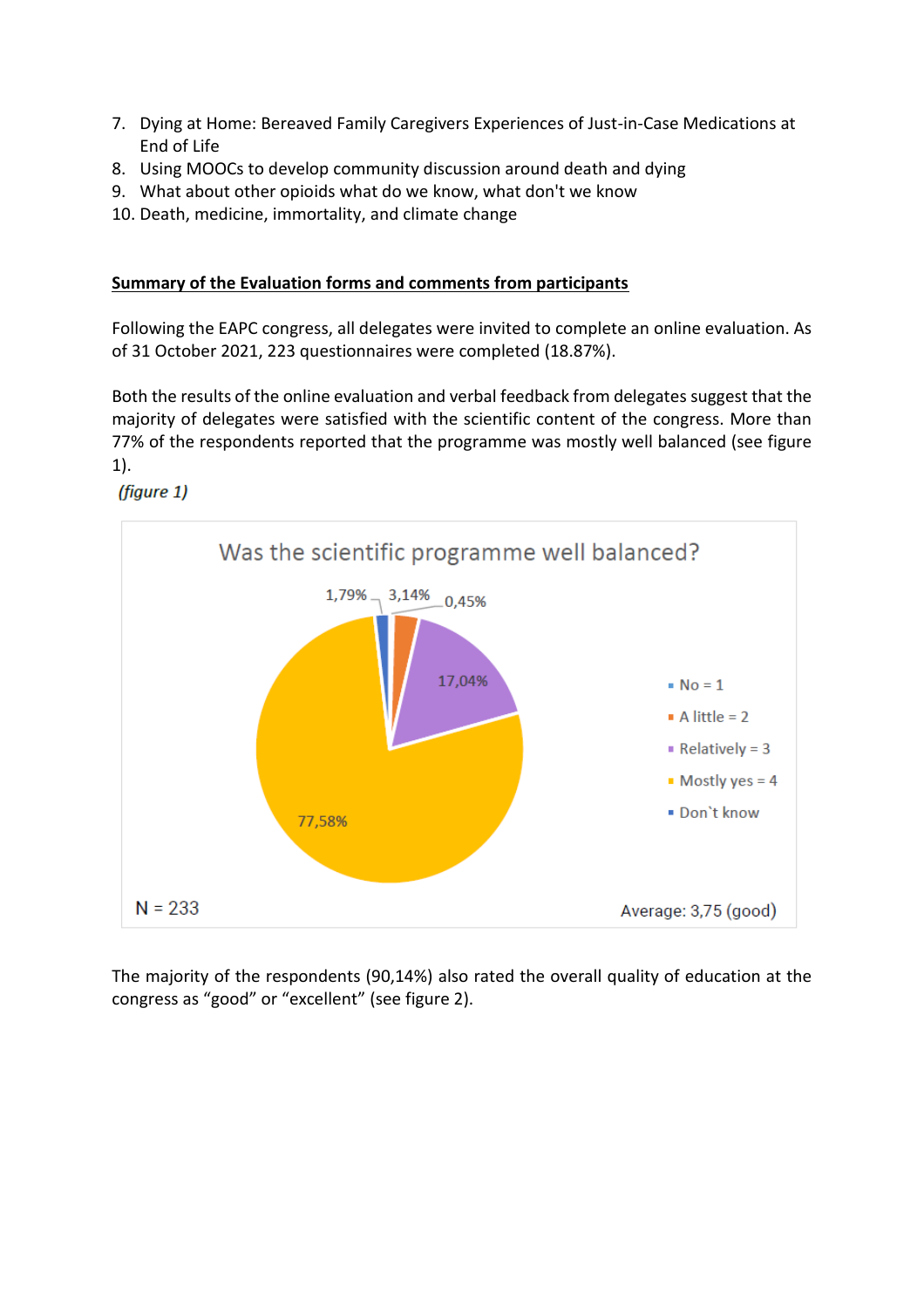



Delegates completing the evaluation have rated the quality of the range of presentations highly. The average ratings of all presentation formats were all between "Good" to "Excellent" (*see figure 3*).

(figure 3)



The evaluation suggests that on the whole delegates found the presentations relevant to their

educational needs, with 69.05% rating them mostly or highly relevant (*see figure 4*).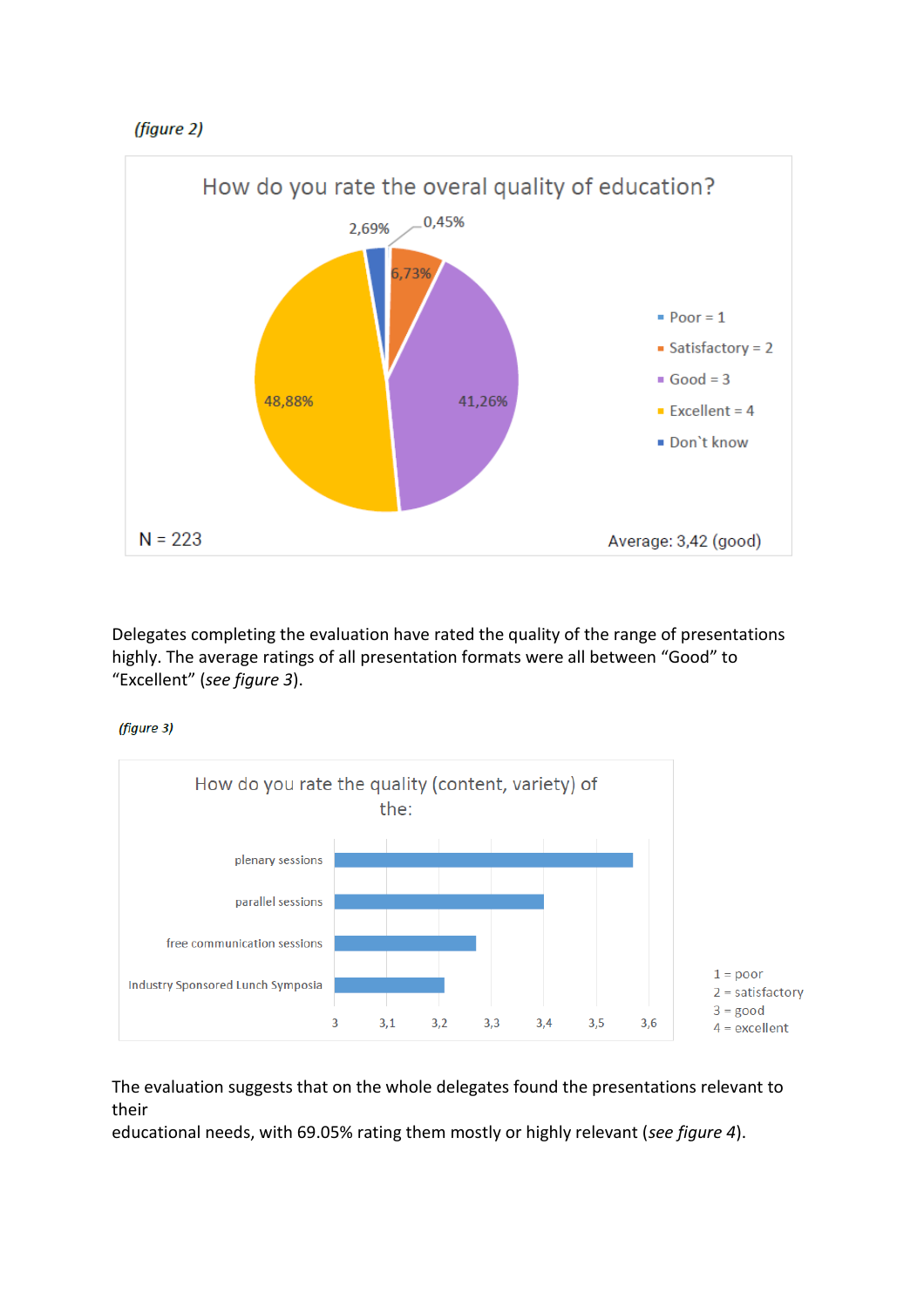



On average, the majority of delegates (68.17%) also found the congress programme relevant and useful to their work and practice techniques (*see figure 5*).

(figure 5)



Of those completing the evaluation a significant number (92.82%) felt that sufficient evidence was presented to support the findings of the presentations (see figure 6).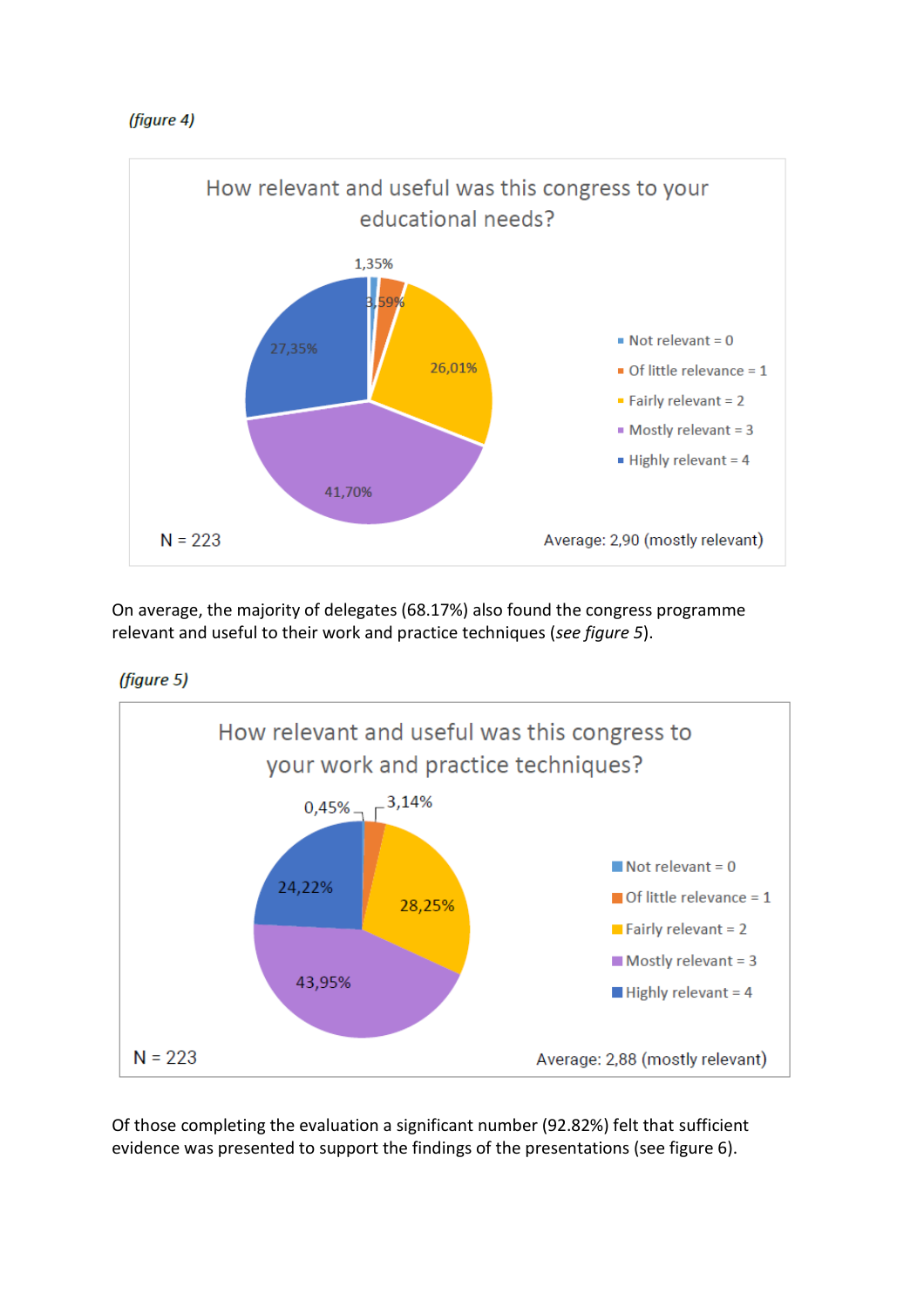



The majority (70.4%) also felt that adequate time for discussion and questions was available during the congress (*see figure 7*).





For over 80% of the participants the information they received before the congress were rather (45.74%) or very helpful (34.53%) (see figure 8).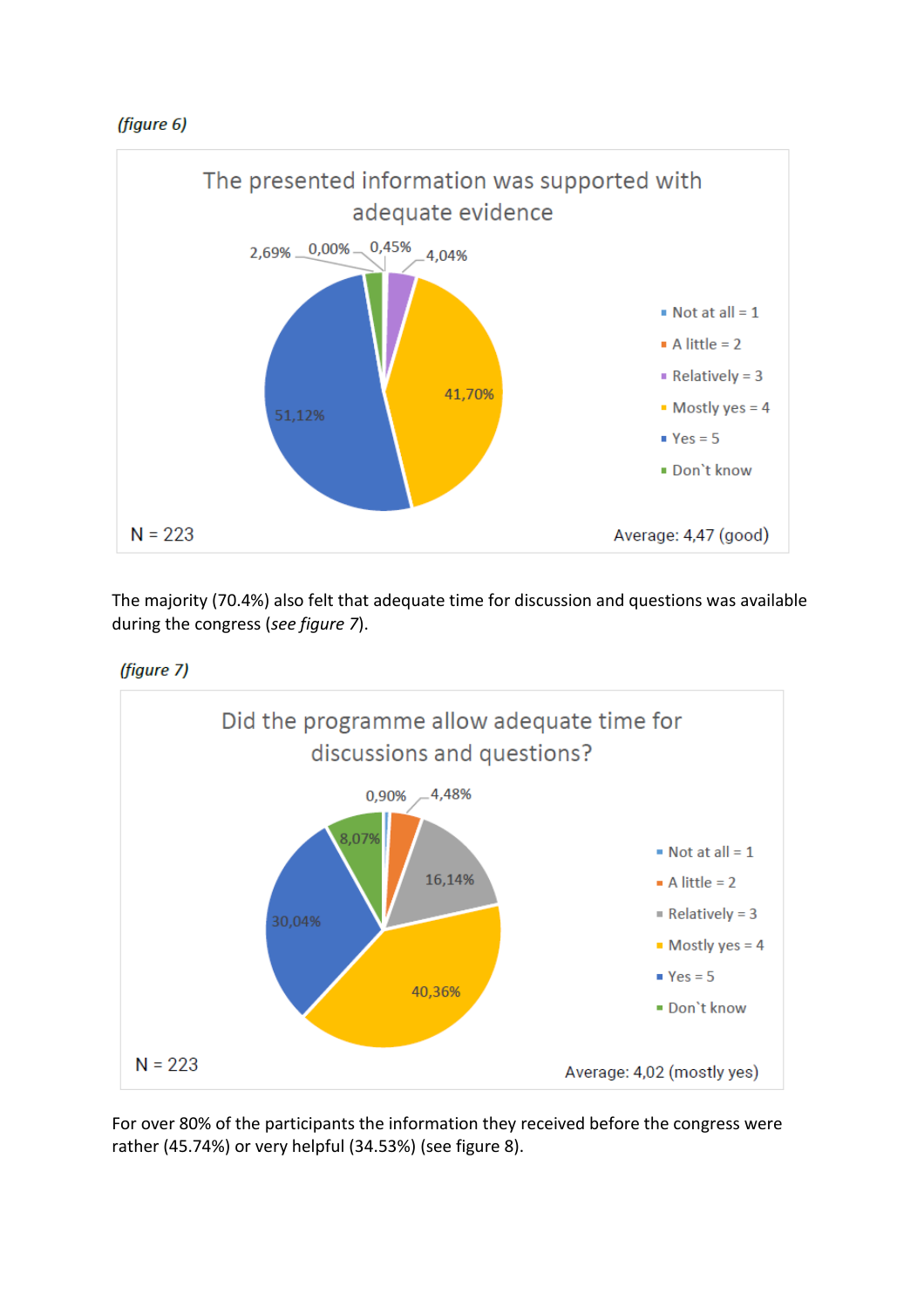



To the question whether the scientific content was objective and independent (see figure 9) the majority of participants answered with yes (89,69%).





### **Participant`s comments about what they liked the most:**

"It was a wonderful Congress and I have really enjoyed it. Inspiring, engaging and educational. Thank you very much!"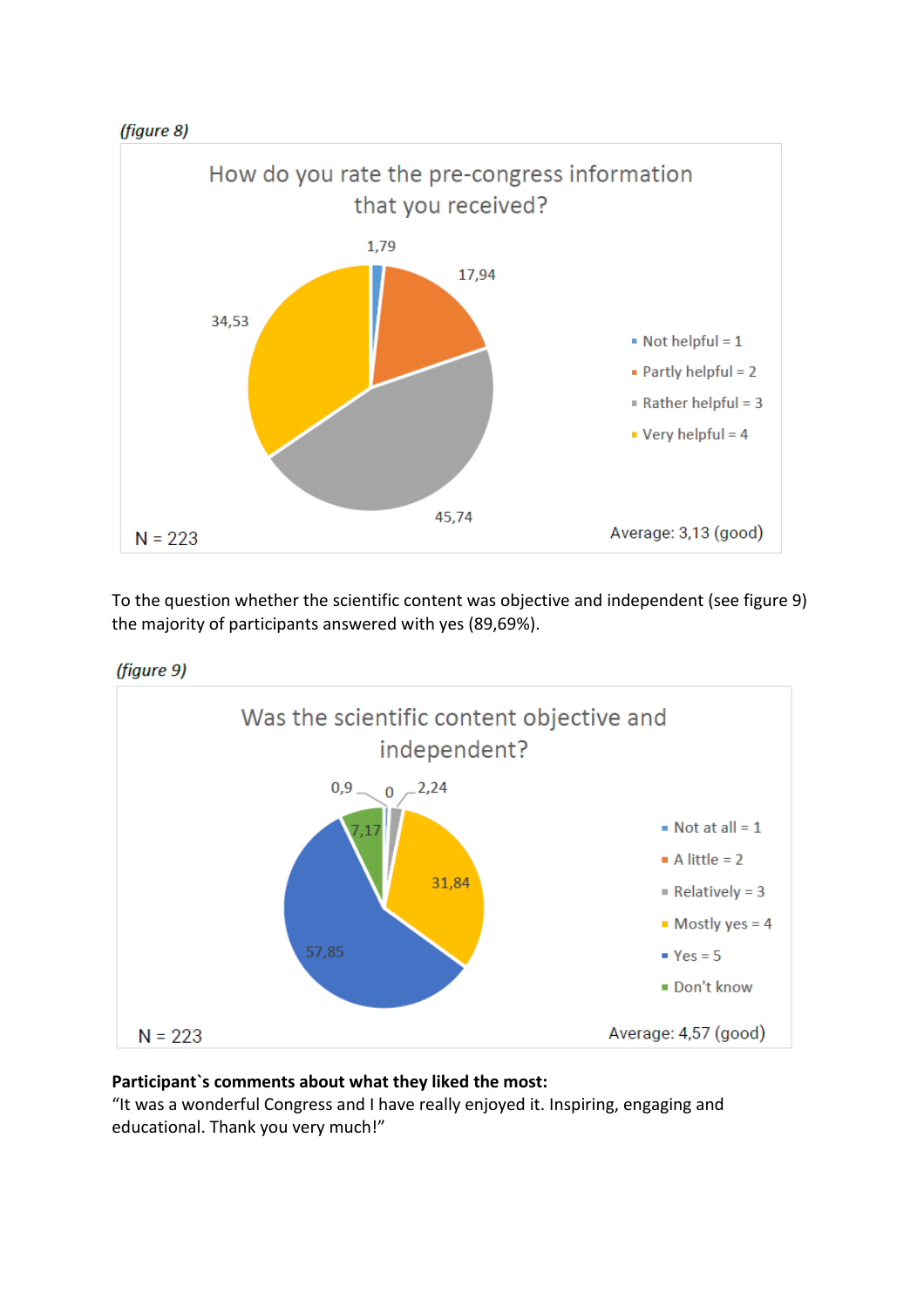"I both love to attend live conferences - but at the same time I love online versions, too. The online format allows me to attend more congresses while still be at work an listen to the talks in the evenings (when kids are asleep) and weekends."

"It is wonderful that I can go back and see the various lectures at my leisure. At a nonvirtual conference you miss out on a lot of good talks. This way you can have it all."

"Thank you very much for a great online congress. I really enjoyed attending and after some minor problems at first login (which was promptly solved by support) there were no further technical issues. Gathered a great many new ideas. Thanks to everyone for contributing!"

Overall, the congress provided information on multiple aspects and perspectives of palliative care, giving delegates the opportunity to develop and share knowledge and expertise. The range of topics met the expectations of those who completed the evaluation process and included symptom management (e.g. "pain" and "breathlessness"), diseasespecific palliative care (e.g. oncology, dementia, cardiovascular disease, neurology) as well as the impact on specific patient groups (e.g. palliative care in children and elderly patients). In addition presentations addressed psychological, spiritual (e.g. bereavement), social and political (e.g. advance care planning, volunteering) aspects of palliative care.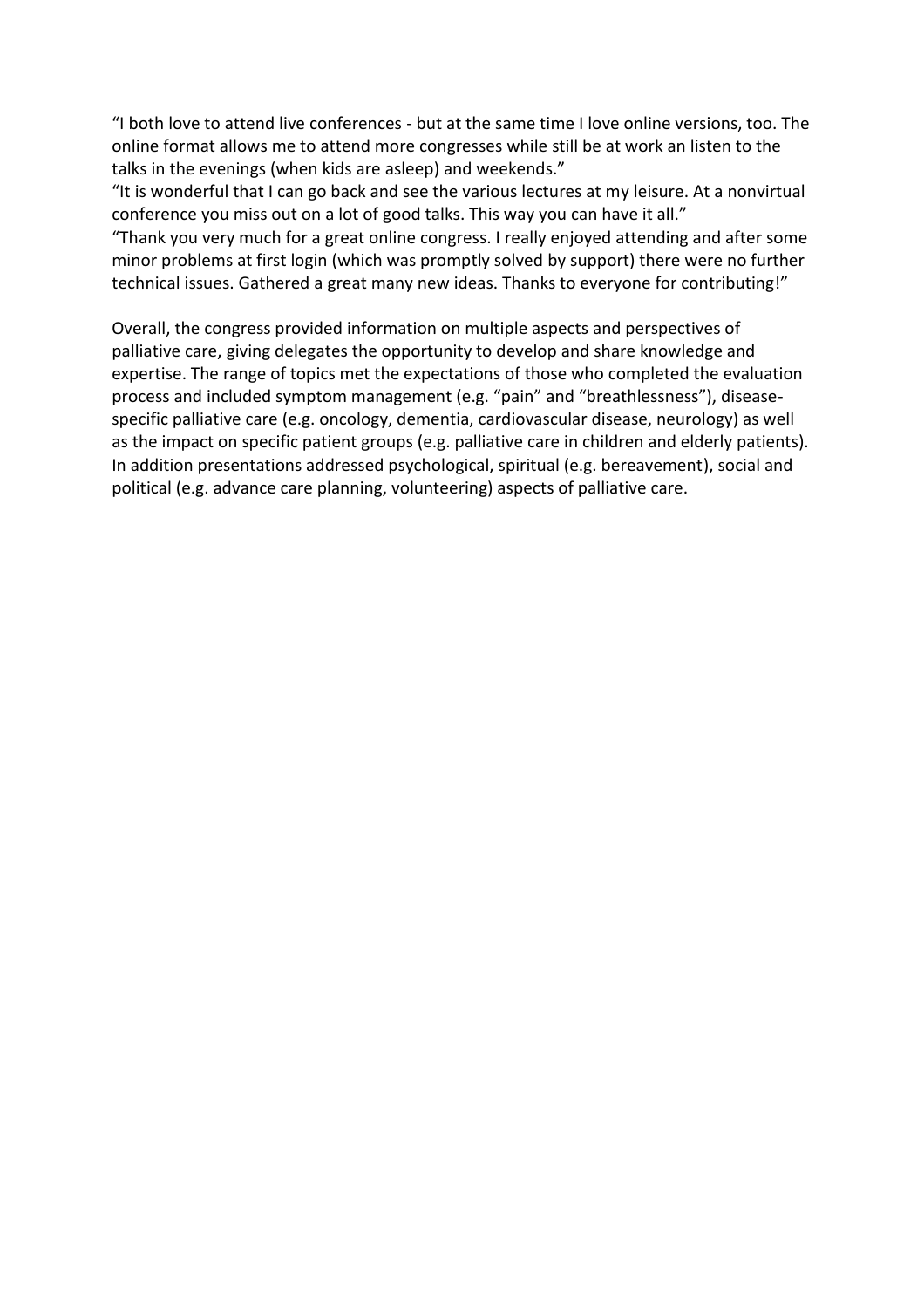## **Appendix 1 - Number of delegates by country**

| Country              | Number of attendees | Country             | Number of      |
|----------------------|---------------------|---------------------|----------------|
|                      |                     |                     | attendees      |
| United Kingdom       | 208                 | Turkey              | $\overline{4}$ |
| Germany              | 85                  | Ukraine             | $\overline{4}$ |
| Czech Republic       | 72                  | Estonia             | 3              |
| Italy                | 55                  | Georgia             | 3              |
| The Netherlands      | 50                  | Lebanon             | 3              |
| Australia            | 44                  | Moldova             | 3              |
| Finland              | 43                  | Slovenia            | 3              |
| Netherlands          | 43                  | Taiwan              | 3              |
| Austria              | 40                  | Uganda              | 3              |
| Canada               | 38                  | Argentina           | $\overline{2}$ |
| Sweden               | 37                  | <b>Belarus</b>      | $\overline{2}$ |
| Belgium              | 36                  | Iceland             | $\overline{2}$ |
| Portugal             | 36                  | Kazakhstan          | $\overline{2}$ |
| Ireland              | 32                  | Latvia              | $\overline{2}$ |
| <b>Denmark</b>       | 29                  | Peru                | $\overline{2}$ |
| Japan                | 25                  | Philippines         | $\overline{2}$ |
| Singapore            | 24                  | Slovakia            | $\overline{2}$ |
| <b>United States</b> | 23                  | South Korea         | $\overline{2}$ |
| Spain                | 22                  | Albania             | $\mathbf{1}$   |
| France               | 19                  | Armenia             | $\mathbf{1}$   |
| Switzerland          | 19                  | Bermuda             | $\mathbf{1}$   |
| Norway               | 17                  | <b>Bolivia</b>      | $\mathbf{1}$   |
| Poland               | 16                  | <b>Bulgaria</b>     | $\mathbf{1}$   |
| Romania              | 14                  | <b>Burkina Faso</b> | $\mathbf{1}$   |
| Hungary              | 11                  | Chile               | $\mathbf{1}$   |
| Saudi Arabia         | 11                  | China               | $\mathbf{1}$   |
| India                | 8                   | Gambia              | $\mathbf{1}$   |
| New Zealand          | $\overline{7}$      | Indonesia           | $\mathbf{1}$   |
| South Africa         | $\overline{7}$      | Israel              | $\mathbf{1}$   |
| <b>Brazil</b>        | 6                   | Jamaica             | $\mathbf{1}$   |
| Malaysia             | 6                   | Jersey              | $\mathbf{1}$   |
| Croatia              | 5                   | Jordan              | $\mathbf{1}$   |
| Greece               | 5                   | Kenya               | $\mathbf{1}$   |
| Hong Kong            | 5                   | Korea, Republic of  | $\mathbf{1}$   |
| Malta                | 5                   | Lithuania           | $\mathbf{1}$   |
| Russia               | 5                   | Malawi              | $\mathbf{1}$   |
| Bangladesh           | $\overline{4}$      | Mexico              | $\mathbf{1}$   |
| Colombia             | $\overline{4}$      | undisclosed         | $\mathbf{1}$   |
| <b>Grand Total</b>   | 1183                |                     |                |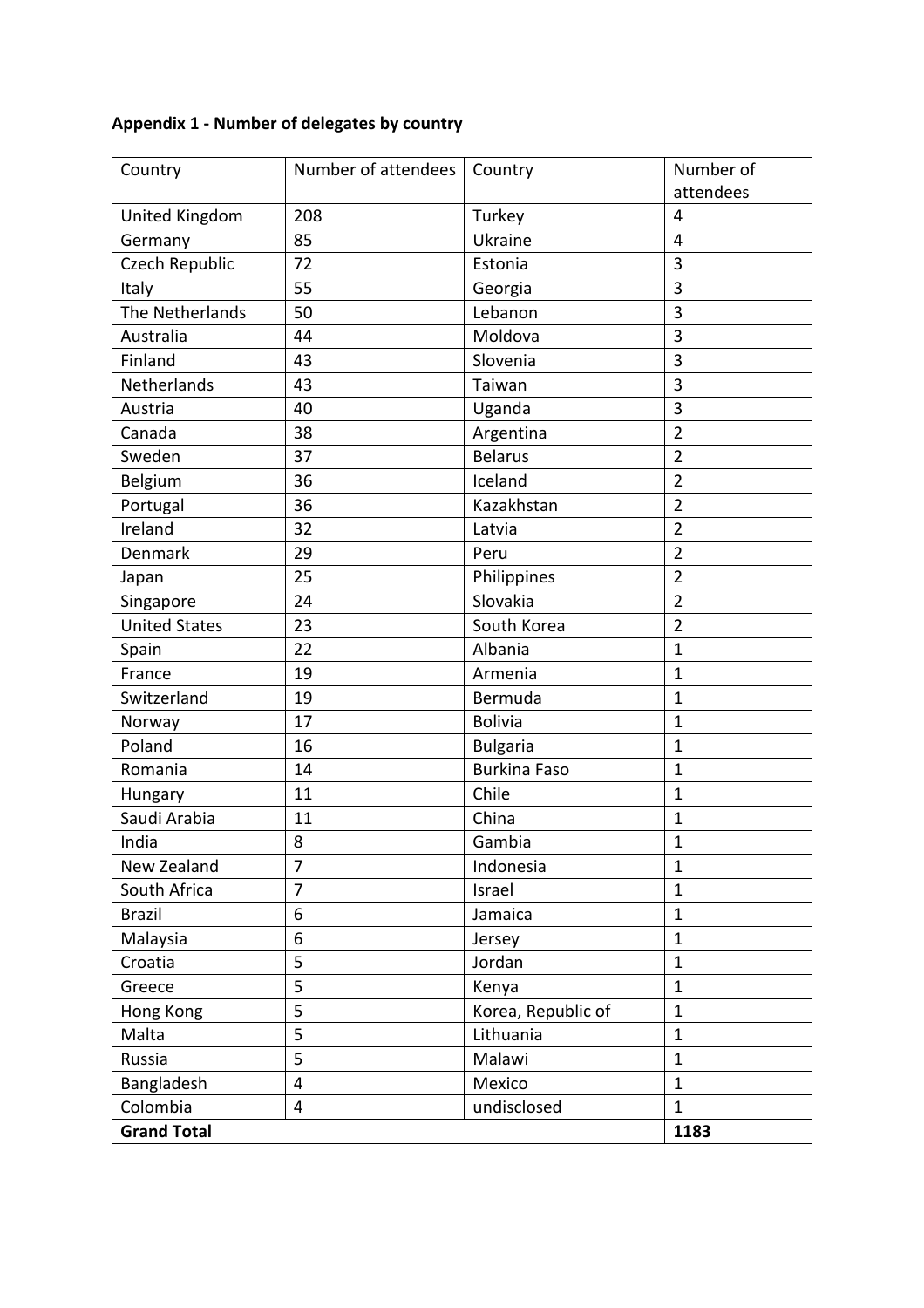## **Appendix 2 - Number of delegates by profession and gender**

Number of Attendees by Profession

| Physician                     | 502          |
|-------------------------------|--------------|
| Researcher                    | 254          |
| <b>Nurse</b>                  | 157          |
| Other profession/not stated   | 129          |
| Student                       | 41           |
| Administration                | 37           |
| Social Worker                 | 33           |
| Psychologist                  | 32           |
| Teacher                       | 15           |
| Pharmacist                    | 15           |
| <b>Social Scientist</b>       | 11           |
| <b>Ethicist</b>               | 6            |
| <b>Health Economist</b>       | 6            |
| Clergy/Chaplain               | 5            |
| Physiotherapist               | 5            |
| Volunteer                     | 5            |
| Sociologist                   | 4            |
| Arts                          | 1            |
| <b>Occupational Therapist</b> | $\mathbf{1}$ |
| <b>Grand Total</b>            | 1183         |

Number of Attendees by Gender

| female             | 868  |
|--------------------|------|
| male               | 289  |
| undisclosed        | 26   |
| <b>Grand Total</b> | 1183 |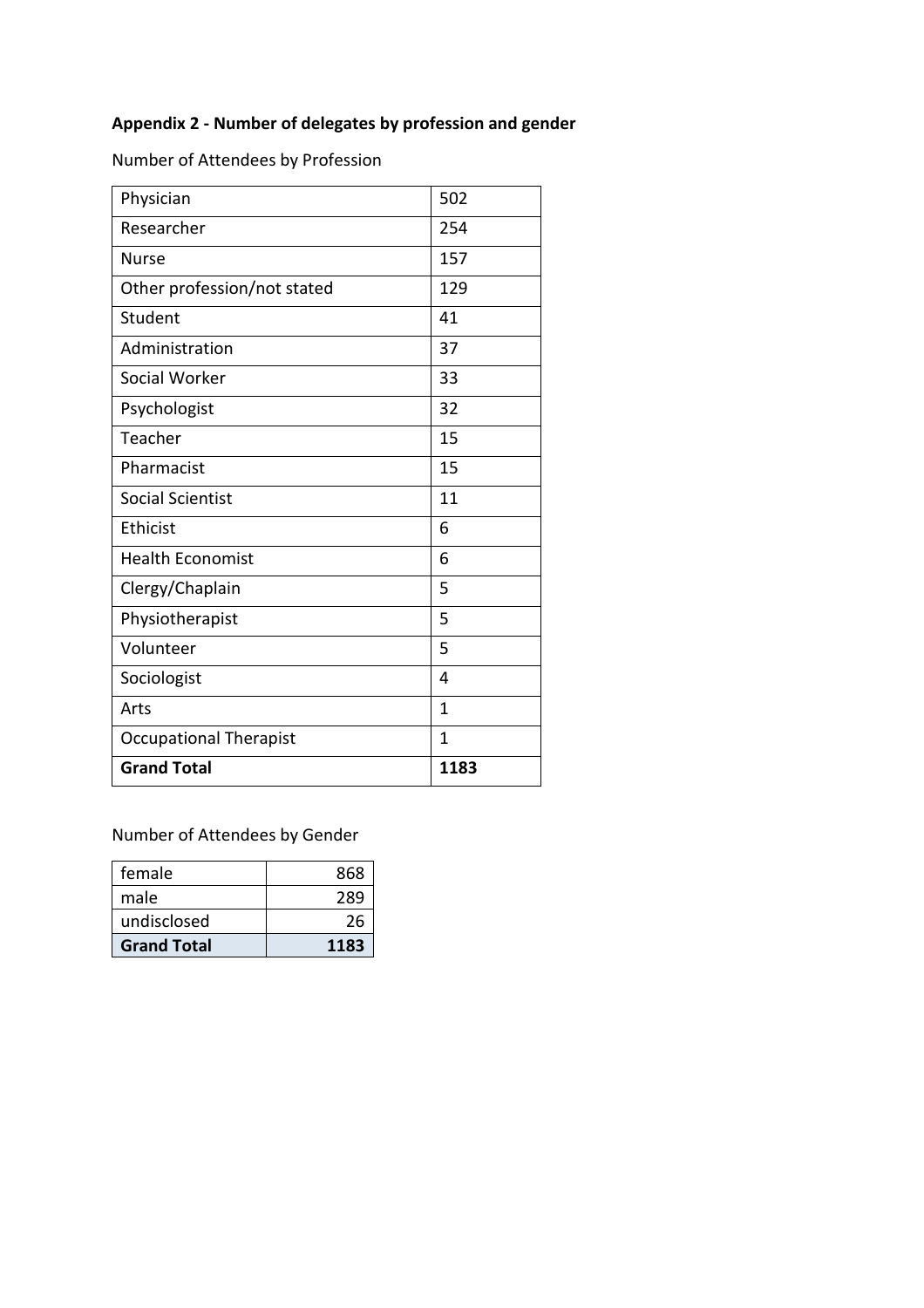#### **Appendix 3 – Abstract Reviewers**

Agar, Meera (Australia) Alonso Babarro, Alberto (Spain) Alt-Epping, Bernd (Germany) Antunes, Bárbara (Portugal) Barbaret, Cécile (France) Bausewein, Claudia (Germany) Benitez Rosario, Miguel Ángel (Spain) Benkel, Inger (Sweden) Beyer, Sigrid (Austria) Bitschnau, Karl W. (Austria) Bluebond-Langner, Myra (United Kingdom) Boland, Jason (United Kingdom) Bollig, Georg (Denmark) Bolognesi, Deborah (Italy) Borasio, Gian Domenico (Switzerland) Broeckaert, Bert (Belgium) Bruera, Eduardo (United States) Busch, Christian (Denmark) Capelas, ManuelLuís (Portugal) Carneiro, Rui Miguel (Portugal) Chambaere, Kenneth (Belgium) Chan, Kin-Sang (Hong Kong, SAR of China) Cohen, Joachim (Belgium) Connor, Stephen (United States) Costantini, Massimo (Italy) Craig, Finella (United Kingdom) Cretin, Elodie (France) Cuervo Pinna, Miguel Ángel (Spain) Curiale, Vito (France) de Visser, Marianne (Netherlands) Devins, Mary (Ireland) Downing, Julia (United Kingdom) Dzięgielewska-Gęsiak, Sylwia (Poland) Eisenchlas, Jorge Hugo (Argentina) Engels, Yvonne (Netherlands) Ewing, Gail (United Kingdom) Fainsinger, Robin (Canada) Filbet, Marilène (France) Fineberg, Iris C. (United States) Finlay, Ilora (United Kingdom) Finucane, Anne (United Kingdom) Firth, Pam (United Kingdom) Fraser, Lorna (United Kingdom) Gomersall, Elizabeth (United Kingdom)

Gomes, Barbara (Portugal) Gonçalves, Edna (Portugal) Gootjes, Jaap (Netherlands) Gove, Dianne (Germany) Grande, Gunn (United Kingdom) Grønvold, Mogens (Denmark) Guldin, Mai-Britt (Denmark) Harding, Richard (United Kingdom) Hegedus, Katalin (Hungary) Heimerl, Katharina (Austria) Hockley, Jo (United Kingdom) Hoenger, Catherine (Switzerland) Hopkinson, Jane (United Kingdom) Hoskin, Peter J. (United States) Hudson, Peter (Australia) Hughes, Sean (United Kingdom) Janssen, Daisy (Netherlands) Johnson, Miriam (United Kingdom) Keegan, Orla (Ireland) Kern, Martina (Germany) Kilic Ozturk, Yasemin (Turkey) Klepstad, Pål (Norway) Kreicbergs, Ulrika (Sweden) Krizanova, Kristina (Slovakia) Lacerda, Ana (Portugal) Laird, Barry (United Kingdom) Larkin, Philip J. (Switzerland) Laska, Irena (Albania) Lehto, Juho (Finland) Leppert, Wojciech (Poland) Likar, Rudolf (Austria) Ling, Julie (Ireland) Loucka, Martin (Czech Republic) Lundström, Staffan (Sweden) Mackova, Marie (Czech Republic) Maddocks, Matthew (United Kingdom) Maia e Moura, Claudia Maria (Portugal) Martins Pereira, Sandra (Portugal) McCaffrey, Nikki (Australia) McEnhill, Linda Susan (United Kingdom) Miccinesi, Guido (Italy) Mitrea, Nicoleta (Romania) Mosoiu, Daniela (Romania) Murtagh, Fliss (United Kingdom) Neergaard, Mette Asbjørn (Denmark)